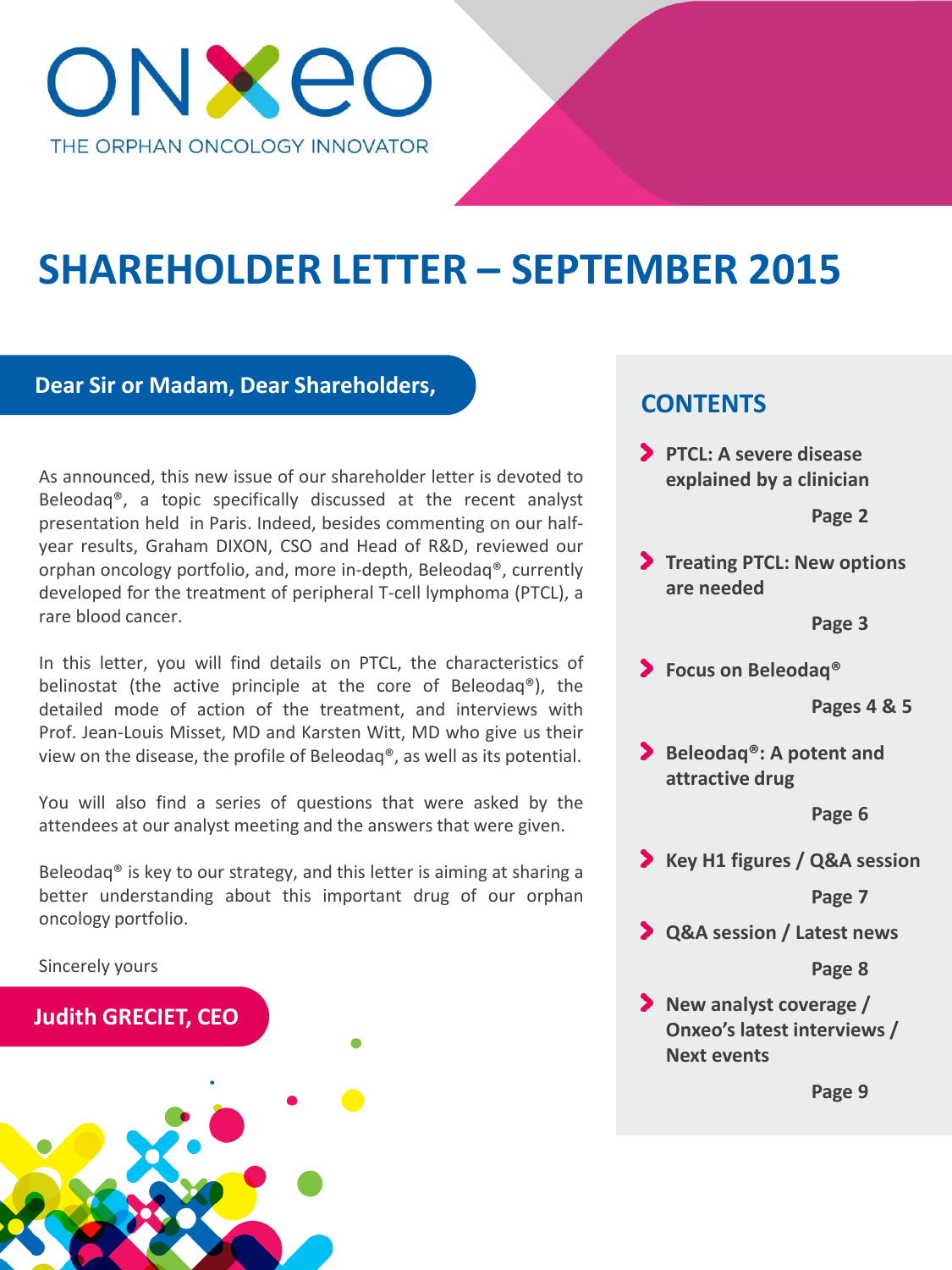# **PTCL: A SEVERE DISEASE EXPLAINED BY A CLINICIAN**



*Emeritus Professor at the Faculty of Medicine Paris 7, Professor Jean-Louis MISSET has treated patients throughout his career at the Saint Louis Hospital in Paris and at the Paul Brousse Hospital in Villejuif. He is the former president of the scientific advisory board of Topotarget and has published more than 200 scientific articles.*

### **Can you describe Peripheral T-cell Lymphoma (PTCL)?**

PTCL (or Peripheral T-Cell Lymphoma) is a subtype of non-Hodgkin's lymphoma (NHL). NHL are tumors, mainly located in the lymph nodes. NHL affects lymphocytes, white blood cells that help fight infection and are located in the lymphatic system. When affected, their growth or behavior is uncontrolled. They can form tumors called lymphoma.

# **PTCL in figures PTCL in figures**

The incidence is estimated to 15,500 new patients each year in the US, Japan, and top-5 EU countries. The prevalence is higher in the US and in Asia. Patients are most often diagnosed in their 60s. There tends to be more males (55%) than females.

NHL can be split in numerous and polymorph sub-groups of cancers, of which Peripheral T-Cell Lymphoma is one. In 15% of cases, NHL arises in immune cells called T-cells. These immune cells are incepted in the bone marrow, migrate to the thymus to continue their maturation and finally go into the blood and lymph where they are involved in immune defense. PTCL is called "peripheral" as it affects mature T-cells especially in the lymph nodes. However, it may sometimes affect organs or other tissues such as bone marrow, liver, lungs, etc. This cancer generally progresses rapidly and tends to spread, hence its aggressive nature.

### **How is PTCL diagnosed? What is the prognosis?**

The symptoms vary greatly, but generally fever or fatigue are associated with palpable tumor ganglion masses. These cancers, though rare, are well-known and rapidly diagnosed thanks to the biopsy of a lymph node in general. It is extremely severe and at this point, the treatment options remain limited.

In average, survival time in PTCL is of the order of 3 to 4 years. The tumors tend to spread to other organs and/or not to respond to treatment. They can also relapse. Therefore, patients will have to undergo several rounds (called lines) of treatments, often associated with side effects.

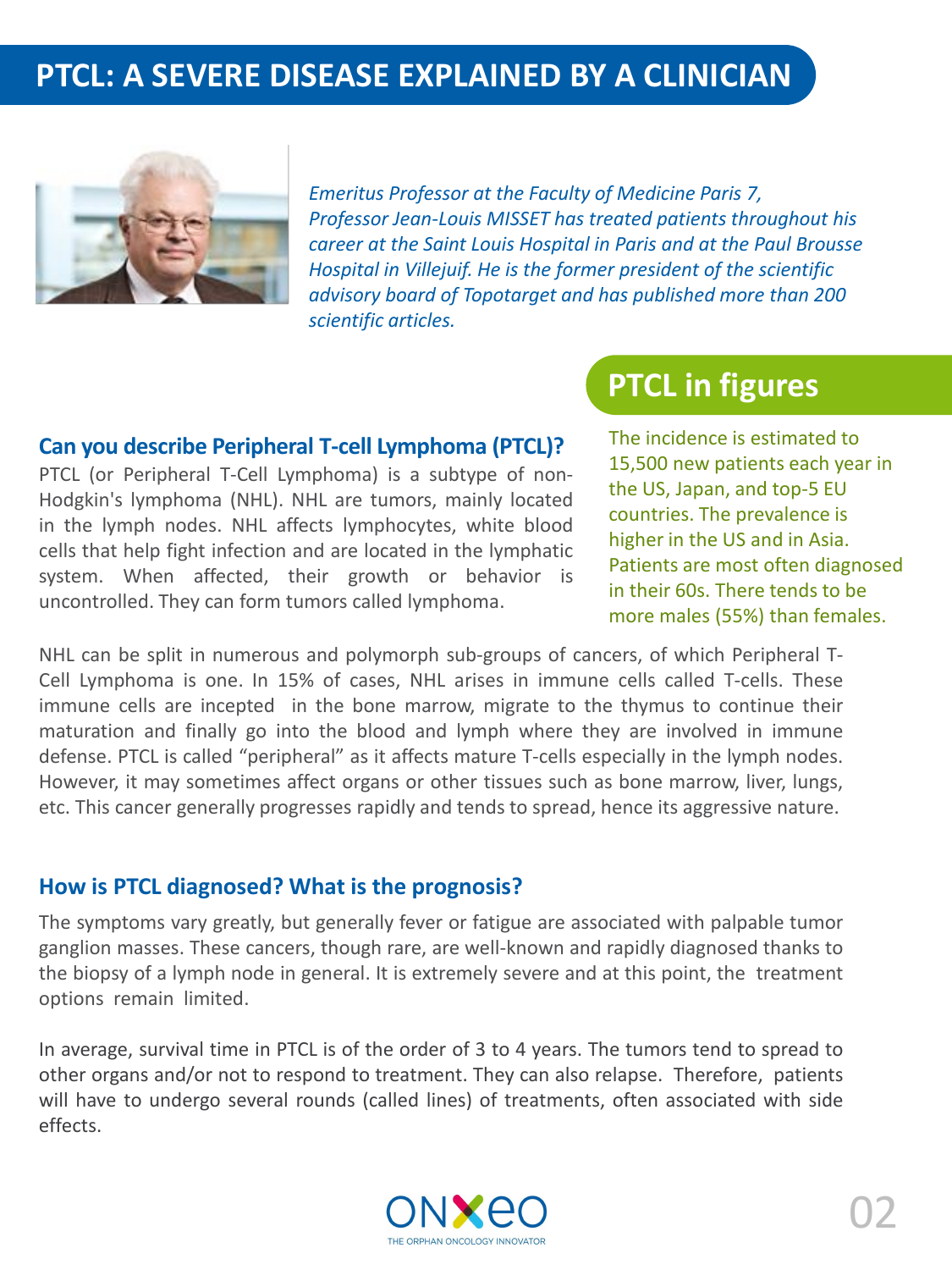### **Strong unmet medical need**

As with many cancers, the gold standard is currently combination chemotherapy involving agents with several different mechanisms of action which increases the chance of success. When diagnosed, patients will undergo a round of chemotherapy that combines four agents (cyclophosphamide, doxorubicin, vincristine & prednisolone – CHOP regimen) aiming at limiting tumor growth and destroying tumor cells. Radiotherapy can also be used to destroy tumors located in the lymph nodes.

Despite these treatments, tumors often recur or do not reduce in size; such tumors are called relapsing and resistant respectively. Other treatments can then be used (such as other chemotherapies, radiotherapy, immunotherapy, etc.) in 2<sup>nd</sup> line. As of now two products apart from Beleodaq<sup>®</sup> are authorized in the US in  $2^{nd}$ -line treatment of PTCL (same conditional approval as Beleodaq®): Folotyn® (Pralatexate) and Romidepsine® (Istodax).

The aim of any new treatment is to increase the overall survival while ensuring an acceptable safety profile. In this sense, PTLC is still a disease showing a strong unmet need for improved treatments, alone or in combination.

Belinostat has been approved in the USA for the treatment of PTCL when the  $1<sup>st</sup>$  line chemotherapy has been ineffective or when the tumor relapses. The safety profile is favorable and it has proven to generate a significant response rates in controlling the growth of the tumors, proving to be an essential option against this severe disease.

# **HDAC inhibitors: How does Beleodaq® work?**



*Olaff, Witt et al., Cancer Letters 277 (2009) 8-21*

Belinostat is a pan-HDAC inhibitor (HDACi). This means that it inhibits two of the main HDAC families, enzymes involved in multiple mechanisms important for tumor growth. HDACs regulate the function of target genes.

In tumor cells, these HDACs do not function normally, changing the characteristics of the cells so that they multiply in an uncontrolled way leading to tumorisation. The Inhibition of such HDACs aims to prevent the tumor cells from multiplying by inducing cellular death (apoptosis) as well as modulating several other important cellular processes involved in the development of tumors.

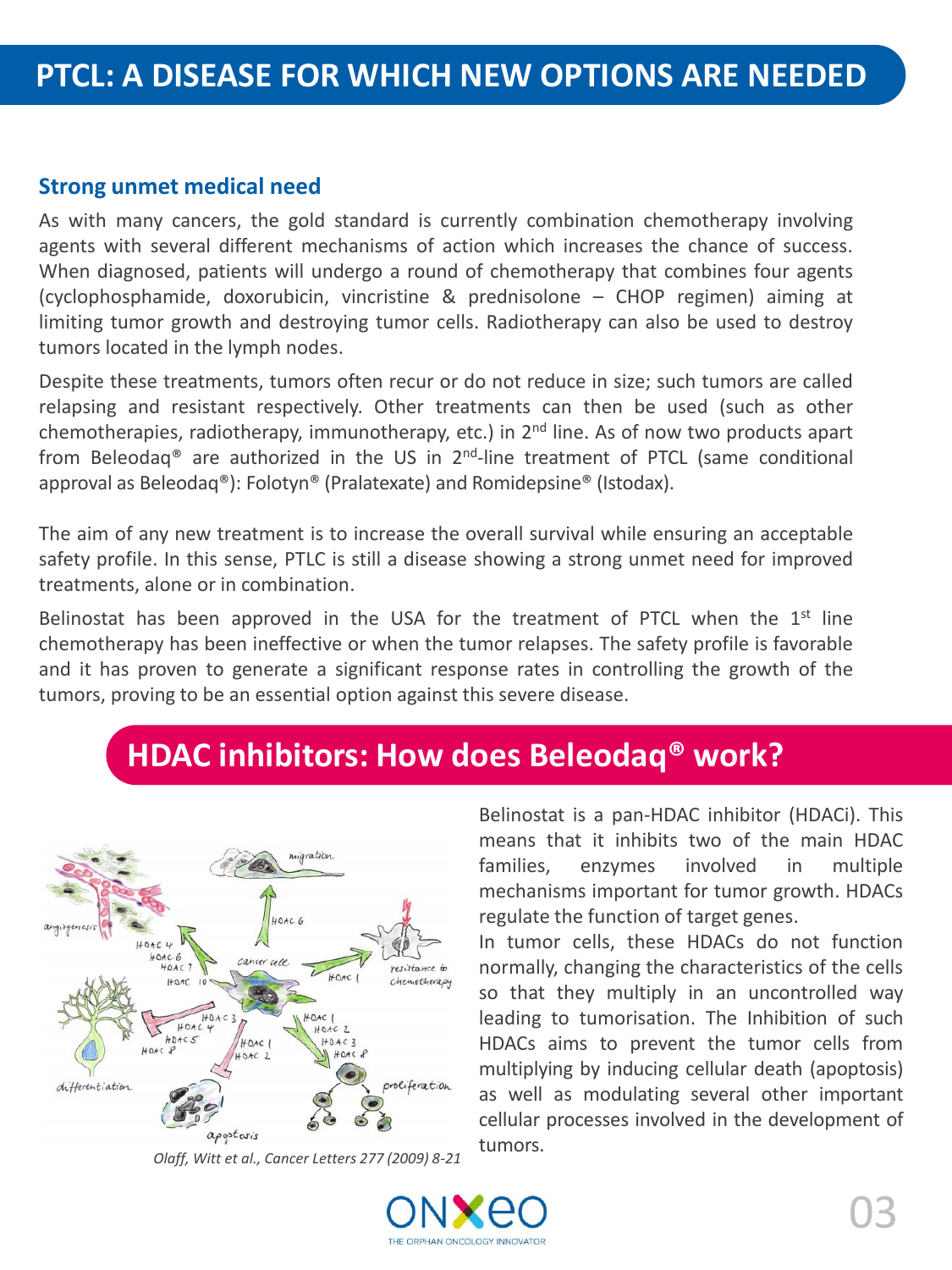# **BELEODAQ® AND ITS PLAN IN PTCL**



### **BELIEF pivotal Phase IIb study: Positive results leading to FDA approval**

This open-label, multi-center, prospective, Phase IIb pivotal trial took place from 2008 to 2010. 129 patients were recruited and treated with belinostat with intravenous infusion, every three weeks. Belinostat proved to have low myelosuppression and even patients with a poor bone marrow reserve tolerated the drug. 26% of patients showed an objective response rate on the tumor. An even higher response rate (45.5%) was observed in patients angioimmunoblastic T-cell lymphoma (AITL), a subtype of PTCL.

After having been granted priority review from the FDA, Beleodaq® received conditional marketing authorization in 2<sup>nd</sup>-line treatment of peripheral T-cell lymphoma (PTCL) in July 2014 based on these results of the BELIEF study.

This marketing authorization has generated \$43 million in revenue over 2014 in milestone payments from US partner Spectrum Pharmaceuticals, who launched the product commercially in August 2014.



Thanks to its proven effect on tumors, Beleodaq® could also have the potential to be used as a part of the 1<sup>st</sup>-line treatment of PTCL. To meet the requirements of the FDA, a Beleodaq® Phase III trial is planned to be initiated in H1 2016 for the same PTCL patients, but in 1<sup>st</sup>-line treatment (*i.e.* first round of treatment) in combination with CHOP (current standard 1<sup>st</sup>-line treatment), expanding the indication from 2<sup>nd</sup>- to 1<sup>st</sup>-line treatment. In order to start a Phase III (pivotal) study of belinostat, Spectrum Pharmaceuticals, Onxeo's US partner, is conducting a Phase I study with the combined treatment Beleodaq<sup>®</sup> + CHOP to determine the optimal dose of the combination and its safety profile. Results are expected by Q4 2015, which will allow for the finalization of the Phase III protocol in 1<sup>st</sup>-line treatment of PTCL.

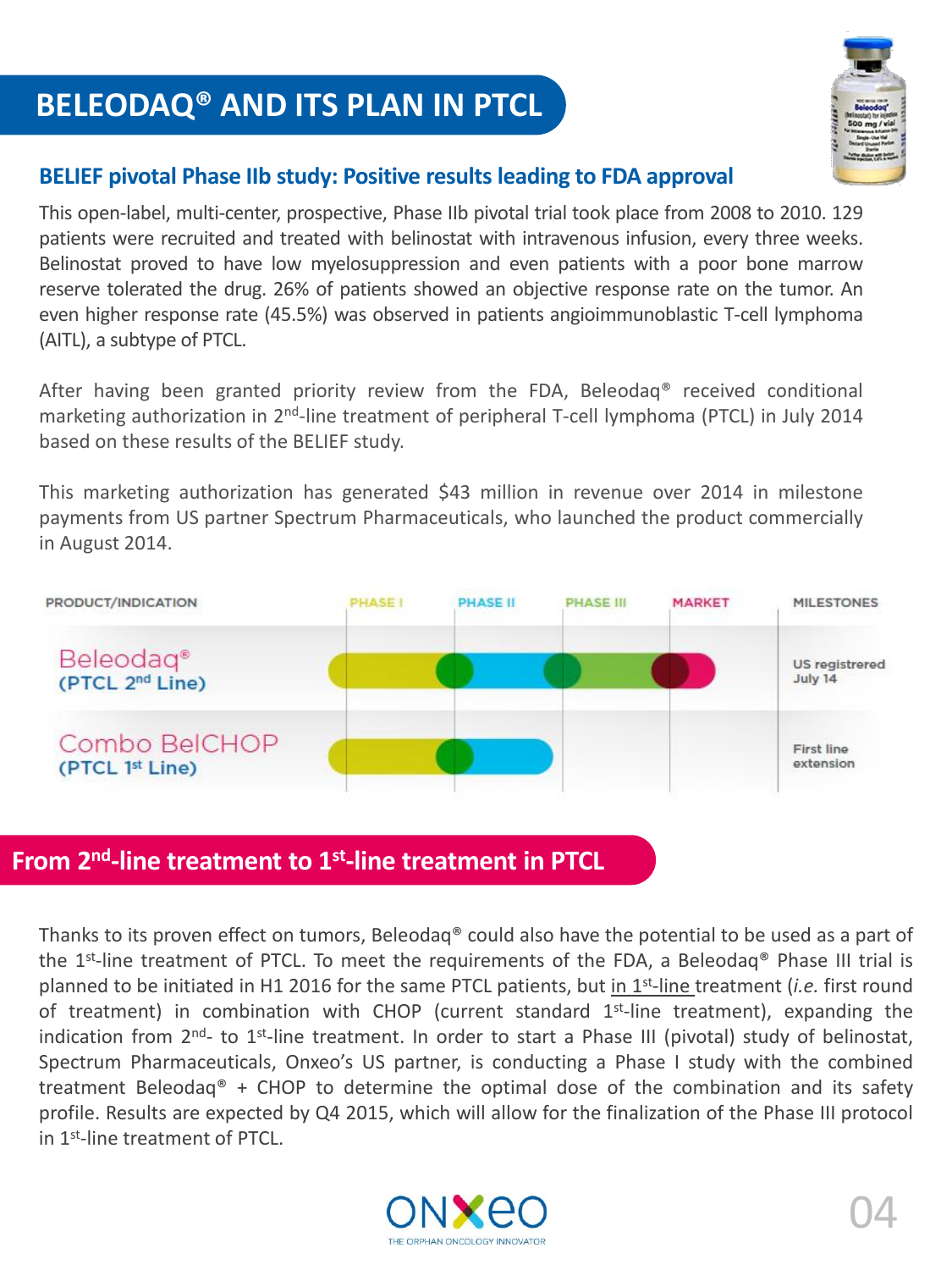# **Beleodaq®: A very potent HDACi**

On a molecular basis, belinostat is a very potent inhibitor which exhibits a broad spectrum of antitumor activity in many cancer cell lines. In addition, it remains active in cell lines resistant to other chemotherapeutic agents.

### **An** excellent safety profile

Beleodaq® has proven to be well-tolerated in clinical use and has been tested in approximately 1,200 patients in over 30 clinical trials. Its excellent safety profile results from low cardiac toxicity and minimal bone marrow toxicity, two side effects commonly observed in oncology drug candidates.

# **Potential to be used against several other cancers**

As a result of the innovative mode of action Beleodaq® has the potential to be of clinical interest for a broad spectrum of hematological and solid cancers either as monotherapy or in combination. The mechanism of action makes it highly suited to combining with current chemotherapeutic agents as well as some of the new generation « immuno-modulating » anticancer treatments. Onxeo is currently building a development plan to assess the product's best future path based notably on the data issued from many studies and trials performed along the Beleodaq® development plan.

### **Beleodaq® has been subject to several clinical trials and non-clinicalstudies**

In 2014 and 2015, more than 13 clinical publications covered belinostat in the treatment of PTCL, while 6 have been published on other pathologies like carcinoma, advanced myeloid neoplasia, thymic epithelial tumors, or acute myeloid leukemia. Belinostat has also been reported in almost a dozen non-clinical publications covering the field of HDAC inhibitors. Some of these publications are listed below.

- J Clin Oncol. 2015 Aug 10;33(23):2492-9. doi: 10.1200/JCO.2014.59.2782. Epub 2015 Jun 22. **Belinostat in Patients With Relapsed or Refractory Peripheral T-Cell Lymphoma: Results of the Pivotal Phase II BELIEF (CLN-19) Study.** O'Connor OA, Horwitz S, Masszi T, Van Hoof A, Brown P, Doorduijn J, Hess G, Jurczak W, Knoblauch P, Chawla S, Bhat G, Choi MR, Walewski J, Savage K, Foss F, Allen LF, Shustov A.
- Future Oncol. 2015;11(11):1659-64. doi: 10.2217/fon.15.62. **Belinostat for the treatment of relapsed or refractory peripheral T-cell lymphoma.** Rashidi A, Cashen AF.
- Mini Rev Med Chem. 2015;15(9):731-50. **Histone deacetylase inhibitors: a review on class-I specific inhibition.** Behera J, Jayprakash V, Sinha BN.
- Cancer Treat Rev. 2014 Oct;40(9):1080-8. doi: 10.1016/j.ctrv.2014.08.001. Epub 2014 Aug 24. **Therapeutic options in relapsed or refractory peripheral T-cell lymphoma.** Coiffier B, Federico M, Caballero D, Dearden C, Morschhauser F, Jäger U, Trümper L, Zucca E, Gomes da Silva M, Pettengell R, Weidmann E, d'Amore F, Tilly H, Zinzani PL
- Cancer Manag Res. 2015 Jun 3;7:145-51. doi: 10.2147/CMAR.S85351. eCollection 2015. **New developments in the treatment of peripheral T-cell lymphoma - role of Belinostat.** Reimer P.
- Arch Pharm Res. 2015 Jun;38(6):933-49. doi: 10.1007/s12272-015-0571-1. Epub 2015 Feb 5. **Histone deacetylase inhibitors in hematological malignancies and solid tumors.** Chun P.

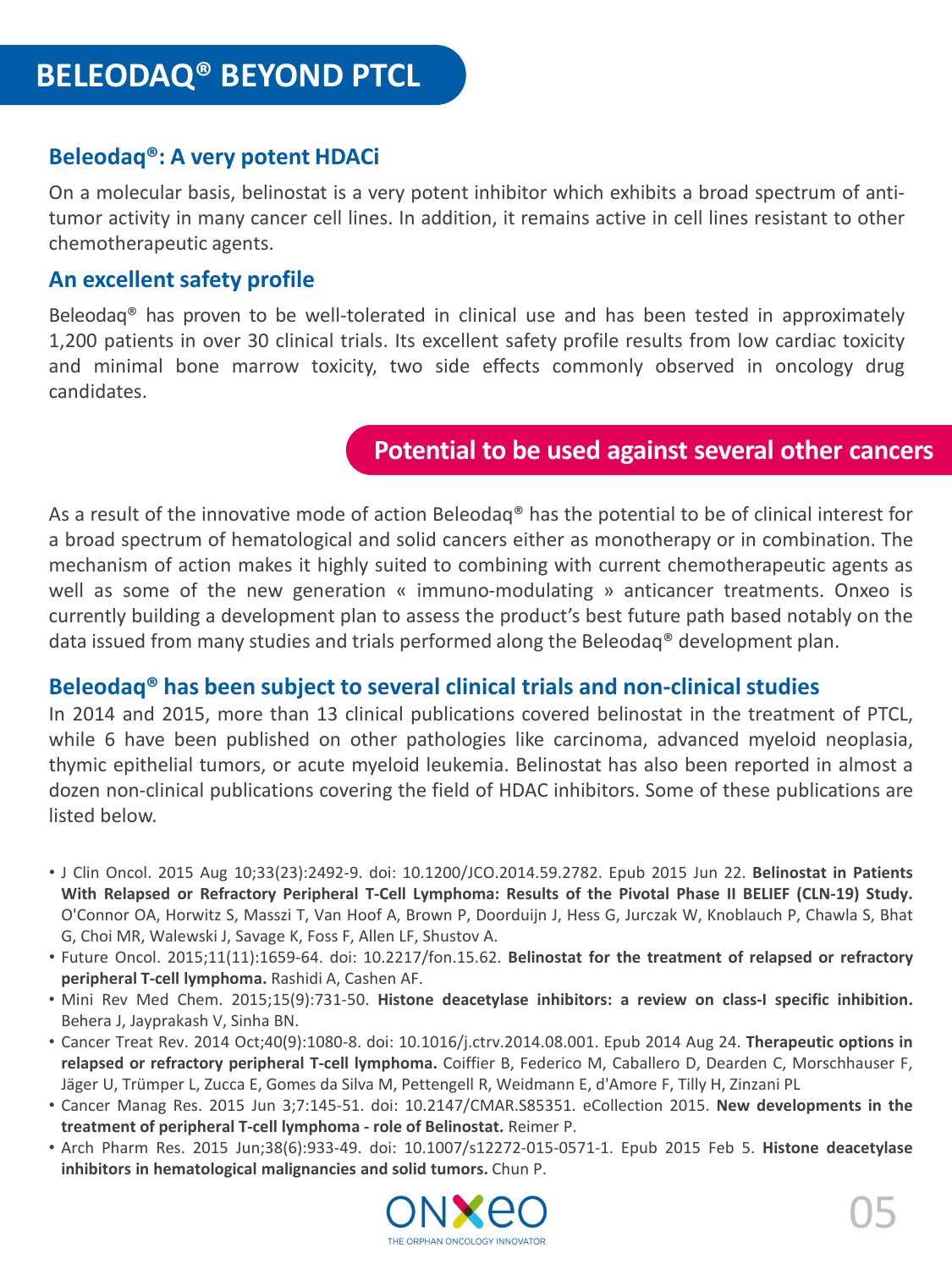# **BELEODAQ®: A POTENT AND ATTRACTIVE DRUG**

# **3 questions for Karsten WITT, MD**



*Karsten WITT is an independent medical consultant, former member of Topotarget's board and former chairman of Topotarget's scientific subcommittee.*

#### **Why are HDAC inhibitors such as belinostat of scientific interest?**

HDAC (histone deacetylase) is an enzyme family that is key in the regulation of genetic expression and transcription. In cancer cells, HDACs tend to be over-expressed, leading to the growing and multiplying of the tumor cells. Inhibiting HDACs stops the cellular cycle and can cause the death of tumor cells (a process called apoptosis). HDAC inhibitor action can limit the growth of the tumor by turning certain tumor genes on or off, or by enhancing the anti-tumor immune response.

#### **Why is belinostat different from other HDAC inhibitors?**

Belinostat stands apart from other already approved HDAC inhibitors as it more potently targets class 1 and 2 HDACs (4 HDAC classes have been identified so far). This compound can thus theoretically have a broader utility as it blocks several additional enzymes. It is then very different from targeted therapies that are specific to one tumor mutation, for example. Belinostat has already been tested in about 1,200 patients, in several clinical studies against a range of cancers (hematologic and solid tumors). We have reason to think that belinostat could work in the treatment of other blood cancers, but also in solid tumors such as liver, bladder, or lung cancer.

#### **What are belinostat's competitive advantages?**

Belinostat has been tested both as monotherapy and in combination with a number of standard anti-neoplastic therapies. Pre-clinically, it has been shown to provide additive and synergistic effects when used in combination. Thanks to its specific mode of action, this drug does not overlap with chemotherapies' effects for example. Also, belinostat has a very good safety and tolerability profile. As a monotherapy, it has predictable and manageable side effects. It has also been welltolerated at full doses in patients when administered in combination with many standard cancer therapies.

Indeed, patients with PTCL often have very low platelet levels, which make many chemotherapies unsuitable because they tend to reduce the level of blood cells further. Thanks to its good safety profile, belinostat can be used in such patients as it has a very low impact on platelet count.

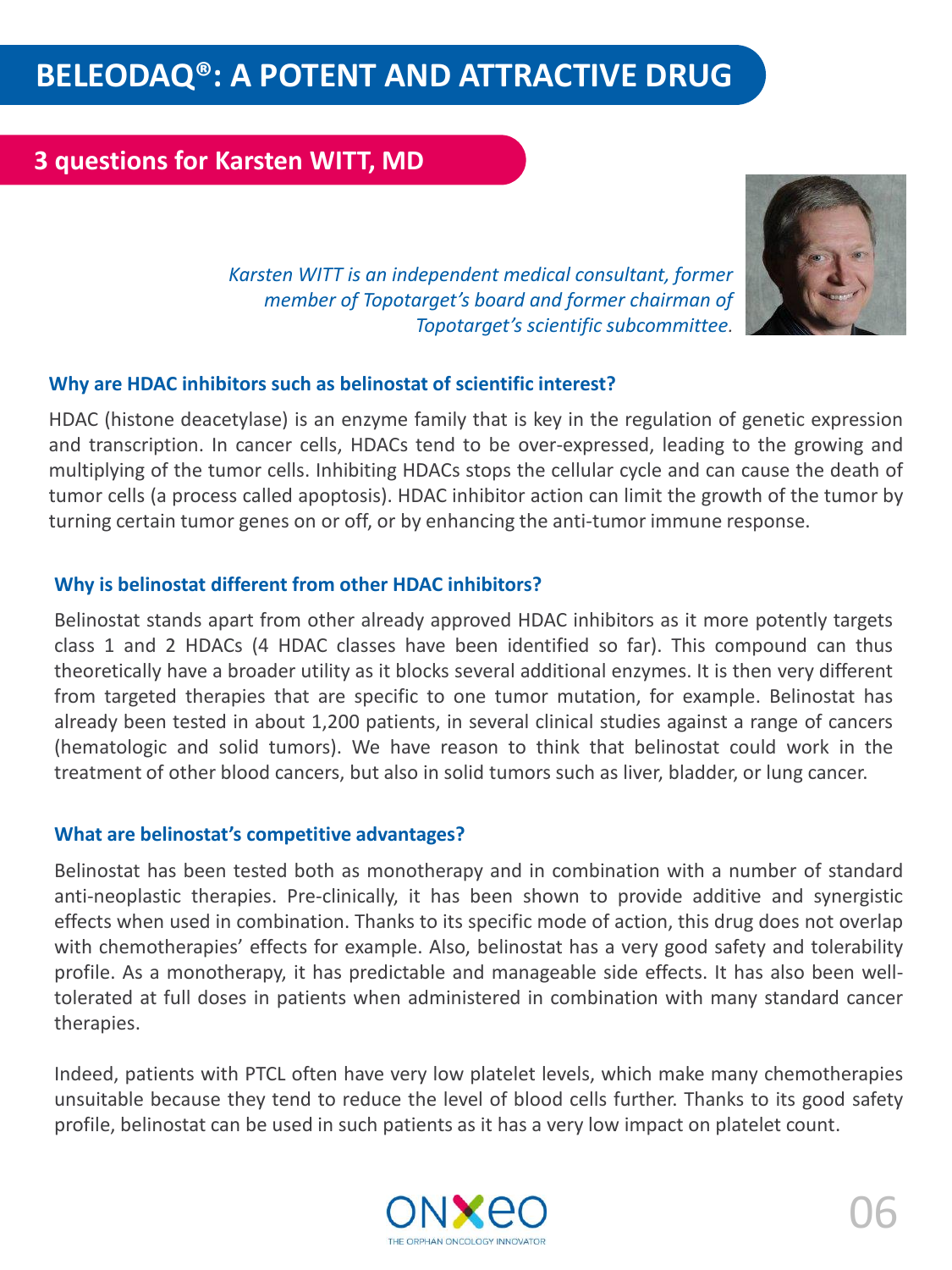# **NEWS FROM PARIS ANALYST MEETING**



### **Can you comment on the cash burn rate?**

During the first semester, Onxeo's cash burn was €14.3 million, most of it being dedicated to our R&D programs and notably Livatag®. This is in line with our financial plan. Our cash balance of €42.9 million as of June 30, 2015 gives us a visibility until early 2017, taking into account the pursued development of our 3 orphan oncology programs. The cash burn over H2 should be reduced thanks to the repayment of the 2014 R&D tax credit amounting to €2.5 million.

### **Some people say doxorubicin is old-fashioned and toxic. As it is the core of Livatag®, do you not see a risk?**

Not at all! Doxorubicin was developed in the 1970s and has a long track-record of efficacy. It remains one of the gold standards of cancer treatments. It is a very potent drug that kills tumor cells. In Livatag®, doxorubicin has been reformulated with nanoparticles to overcome resistance mechanisms, thus allowing the active drug to reach the nucleus, its site of action. This is the application of a highly innovative technology to a fully recognized active chemotherapy for a new indication, where resistance prevents the original from being effective. The high interest in doxorubicin is also evident from the numerous biotech and pharma companies currently working on new innovative formulations, with the exact same goal: To get the best from this gold standard therapy.

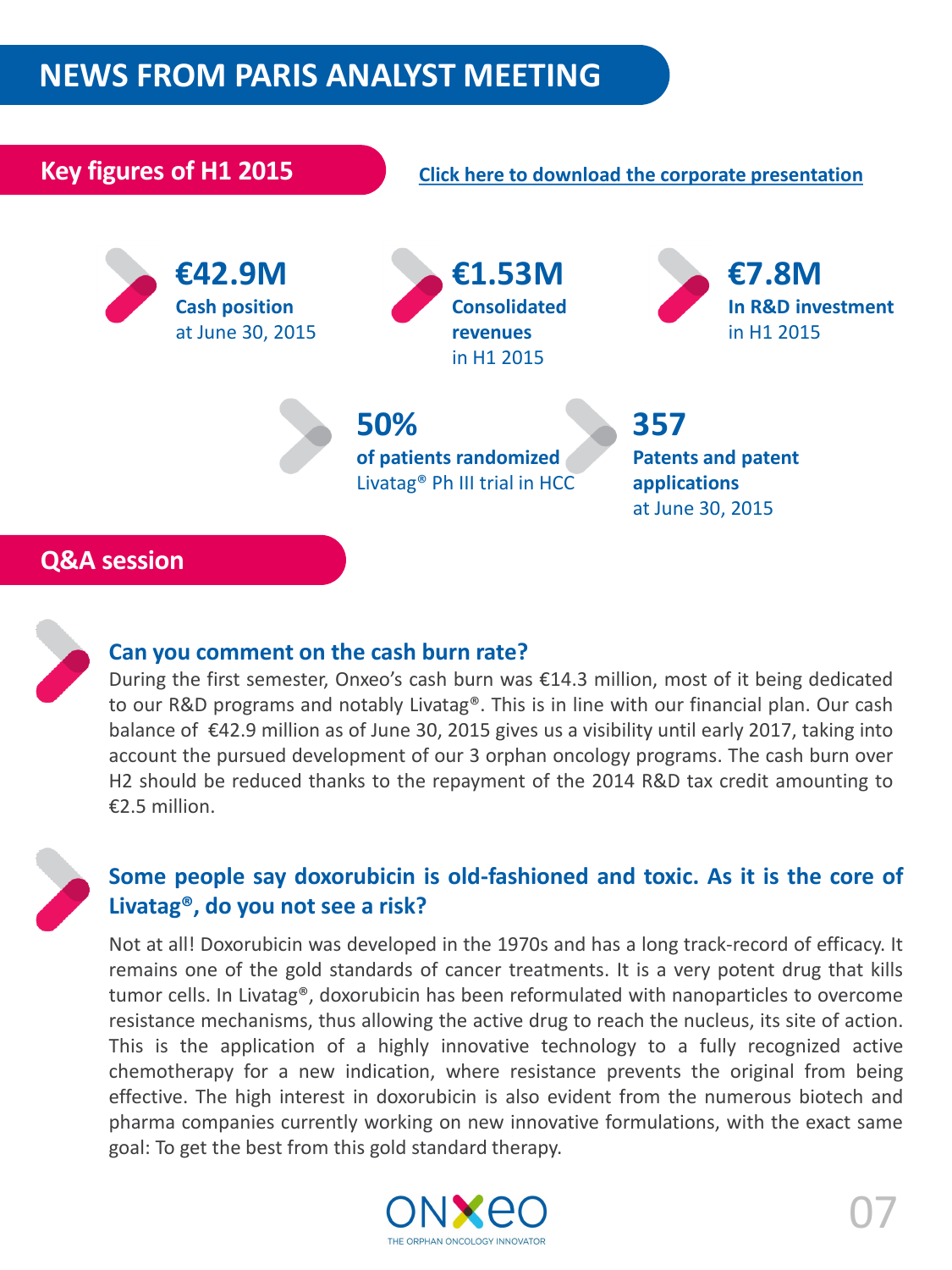

# **What about the ReLive study timelines? Can you do 50% recruitment in 1 year?**

Recruitment is progressing at a good pace, and in an exponential way as we are opening four additional countries. The study has reached 50% of randomized patients and is currently active in 11 countries. Indeed the plan is to recruit 400 patients but it is an « event-driven » study, event being the death of the patient. First results will be calculated when 285 events have occurred. 400 patients is the number of patients as per statistical calculation needed to reach the 285 events. The preliminary results are expected in early 2017.



### **What is meant by "preparing" the Phase III study for Validive®?**

Phase II results have confirmed the safety profile and the efficacy of Validive®. The Phase III study is expected to start in the first semester of next year. We are currently working on the final definition of the protocol for the study. This is a complex process as it involves experts in oral mucositis, investigators, and also health authorities. Meanwhile, preparation also includes producing the clinical batches of the product that will be used in the study. Finally, preparation consists of selecting clinical centers at the international level that will participate in the study and putting contracts in place with each of them.

# **LATEST NEWS**

### **Onxeo files application for key Livatag® patent**

Livatag<sup>®</sup> is currently protected by two robust patent families, one of which covers the first generation of nanoparticles of doxorubicin until 2019, with the second covering the specific administration scheme until 2031/2032, depending on the territories.

The new patent application will, if granted, protect the product itself, which is the strongest IP protection. It is based on a specific composition of Transdrug™ nanoparticles that significantly improves the control over the size of these nanoparticles in the synthesis process, thus giving them their unique properties.

The new patent application has been filed in the USA and Europe and will be expanded to include other regions under the patent review procedure.

This is major news for Onxeo's main asset Livatag<sup>®</sup> as this new patent, if granted, would expand the exclusivity of Livatag on all key markets until 2036, including China which accounts for 50% of HCC patients. This would enable Onxeo to realize the full potential of the product.